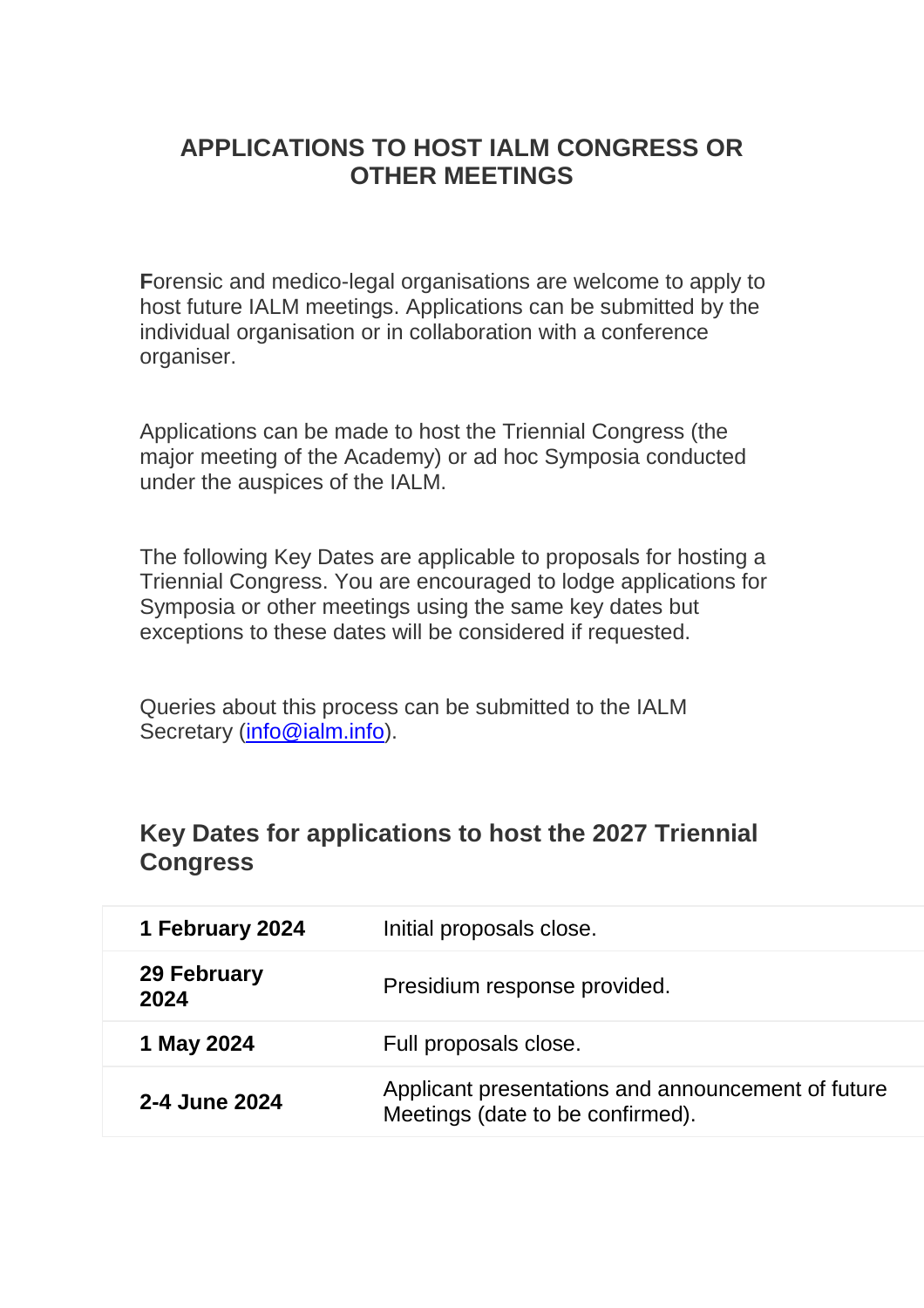# **1. Initial Proposal**

Submit a proposal to the IALM Secretary and President [\(info@ialm.info](mailto:info@ialm.info) and [president@ialm.info\)](mailto:president@ialm.info).

The note should contain:

- Type of meeting proposed; triennial Congress, Symposia or other meetings.
- Proposed date and location of meeting.
- A broad summary of the proposal (maximum of 2 pages).

The IALM Presidium will discuss the proposal and provide a timely response to the applicant.

## **2. Full Proposal**

If the initial proposal is accepted by the Presidium then a full proposal should be submitted. The full proposal should contain:

- Letters of support for the proposed meeting location.
- Details of the hosting forensic or medico-legal organisation.
- Proposed steering & scientific committees (optional).
- The nature and quality of the scientific and social programs including potential themes/ framework/ program outline.
- The proposed venue for the meeting, including capacity, local transport options, ease of access to venue and visa requirements.
- Proposed location(s) for the social program
- The financial and business planning arrangements including: